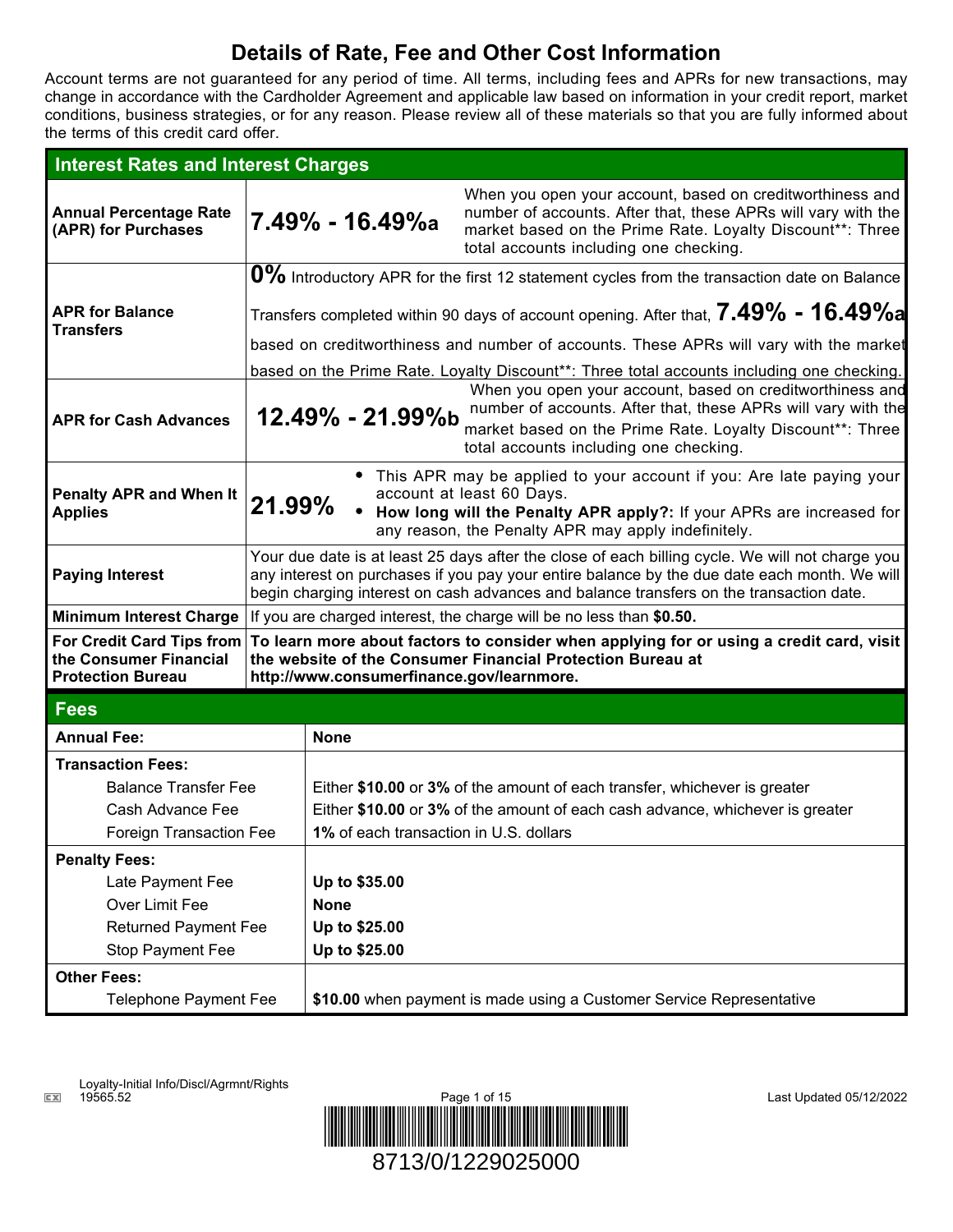**How We Will Calculate Your Balance: We use a method called "Average Daily Balance (including new purchases)." Prime Rate: Variable APRs are based on the 4.00% Prime Rate as of 05/09/2022.**

**<sup>a</sup> We add 3.49% - 12.49% (depending on creditworthiness) to the Prime Rate to determine the Purchase and Balance Transfer APR.**

**<sup>b</sup> We add 8.49% - 17.49% (depending on creditworthiness) to the Prime Rate to determine the Cash Advance APR. The maximum APR will be 21.99%.**

**Loss of Introductory APR: We may end your Introductory APR and apply the Penalty APR if you are late paying your account at least 60 days.**

### **IMPORTANT INFORMATION ABOUT PROCEDURES FOR OPENING A NEW ACCOUNT**

To help the government fight the funding of terrorism and money laundering activities, Federal law requires all financial institutions to obtain, verify, and record information that identifies each person who opens an account. What this means for you: when you open an account, we will ask for your name, address, date of birth, and other information that will allow us to identify you. We may ask to see your driver's license or other identifying documents or ask you questions to further confirm your identity.

## **CURRENT ACCOUNT INFORMATION**

Current Account information is available by mailing us at Northwest Bank, Credit Card Programs, PO Box 788, Warren, Pennsylvania 16365 or call toll free: (877) 300-5768.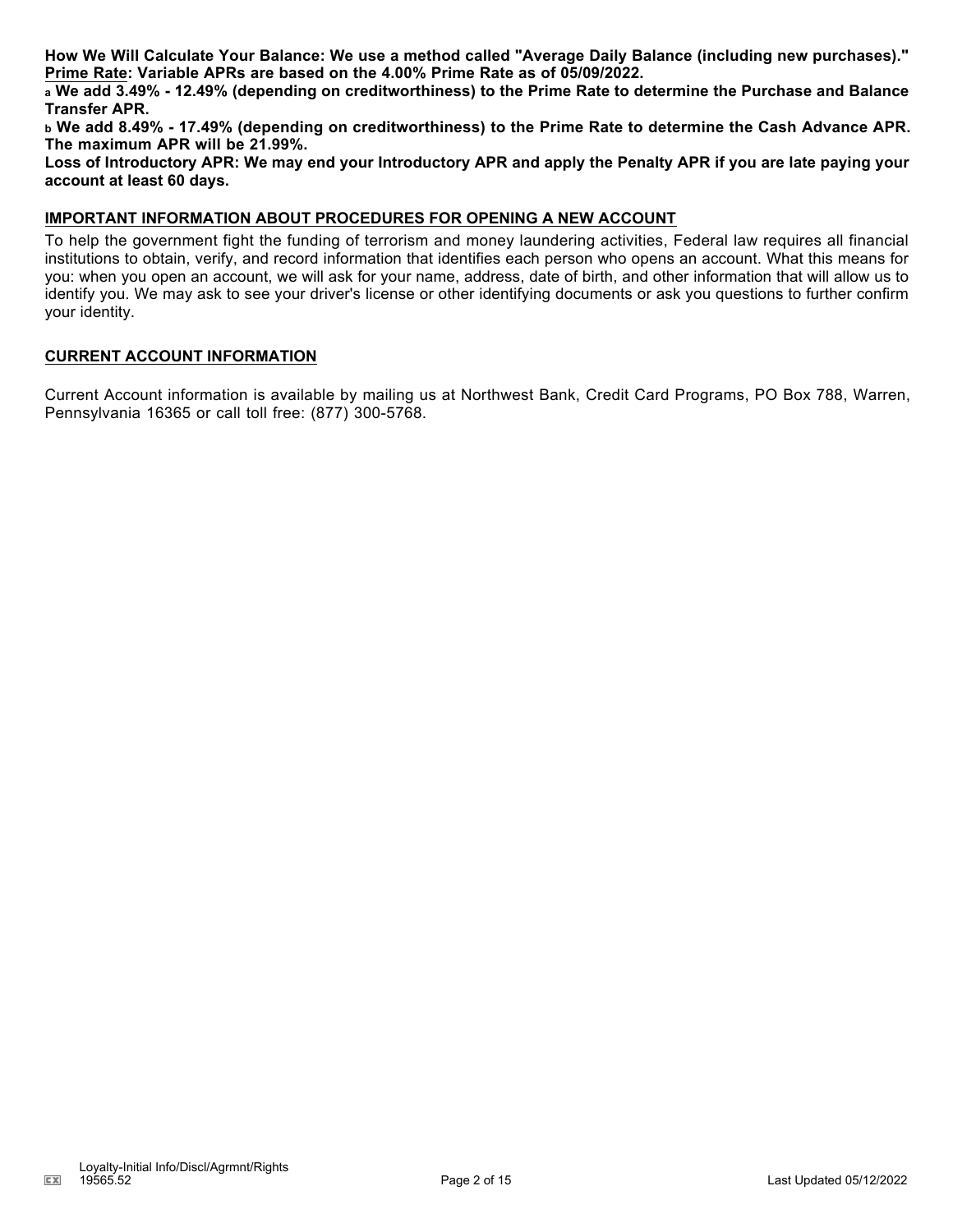# **INITIAL DISCLOSURES**

### **1. Finance Charge Calculation Method**

**Cash Advances:** The Finance Charge on Cash Advances is calculated in accordance with Method A - Average Daily Balance (including current transactions) which is described as follows: The Finance Charge on cash advances begins from the date you obtained the cash advance, or the first day of the billing cycle in which it is posted to your account, whichever is later. There is no grace period.

The Finance Charges for a billing cycle are computed by applying the monthly Periodic Rate to the "average daily balance" of your account. To get the average daily balance, we take the beginning balance of your account each day, add any new purchases or cash advances, and subtract any payments, credits, non-accruing fees, and unpaid finance charges. This gives us the daily balance. Then we add up all the daily balances for the billing cycle and divide the total by the number of days in the billing cycle. We do this calculation separately for each feature such as Purchases, Cash Advances, Balance Transfers or Promotional Balances.

**Purchases:** The Finance Charge on Credit Purchases is calculated in accordance with Method G - Average Daily Balance (including current transactions) which is described as follows: To avoid incurring an additional Finance Charge on Purchases reflected on your monthly statement and, on any new Purchases appearing on your next monthly statement, you must pay the New Balance, shown on your monthly statement, on or before the Payment Due Date. The grace period for the New Balance of Purchases extends to the Payment Due Date.

The Finance Charges for a billing cycle are computed by applying the monthly Periodic Rate to the "average daily balance" of your account. To get the average daily balance, we take the beginning balance of your account each day, add any new purchases or cash advances, and subtract any payments, credits, non-accruing fees, and unpaid finance charges. This gives us the daily balance. Then we add up all the daily balances for the billing cycle and divide the total by the number of days in the billing cycle. We do this calculation separately for each feature such as Purchases, Cash Advances, Balance Transfers or Promotional Balances.

## **2a. Periodic Rate:**

**Purchase and Balance Transfer Annual Percentage Rate: 7.49% - 16.49%\* (depending on creditworthiness and number of Northwest accounts) as of 05/09/2022.**

**Cash Advance Annual Percentage Rate: 12.49% - 21.99%\* (depending on creditworthiness and number of Northwest accounts) as of 05/09/2022.**

## **Introductory Annual Percentage Rate: 0% for the first 12 statement cycles from the transaction date on each Balance Transfer completed within 90 days of account opening.**

**\*Variable Interest Rate:** The interest rate on a variable rate Cardholder account is determined by adding a margin to the current Prime Rate. The margin, depending on creditworthiness and number of accounts, is 3.49% - 12.49% for Purchases and Balance Transfers and 8.49% - 17.49% for Cash Advances. The maximum Annual Percentage Rate would be 21.99%. The APR will be updated on the Northwest Bank Loyalty Visa Account in accordance with the Northwest Bank Cardholder Agreement. The rate is divided by 12, the number of months in a year, to determine the periodic rate.

**Purchases and Balance Transfers:** The Periodic Rate used to compute the FINANCE CHARGE for Purchases and Balance Transfers is 0.62417% to 1.37417% per month. The corresponding Annual Percentage Rate is 7.49% to 16.49%. **Cash Advances:** The Periodic Rate used to compute the FINANCE CHARGE for Cash Advances is 1.04083% to 1.83250% per month. The corresponding Annual Percentage Rate is 12.49% to 21.99%. **Introductory Balance Transfers:** The Periodic Rate used to compute the FINANCE CHARGE for Introductory Balance Transfers is 0.00000% per month. The corresponding Annual Percentage Rate is 0.00%. To qualify for this Introductory Offer, Balance Transfer(s) must be completed within 90 days of account opening. The Introductory Offer will last for 12 statement cycles from the transaction date on each balance transfer completed within 90 days of account opening.

**\*\*Loyalty Discount Qualification:** The APR for the Loyalty Visa is based on creditworthiness and number of accounts with Northwest Bank. After creditworthiness is determined, Northwest will evaluate the number of accounts you have at the time of application. The account types that qualify for evaluation are: checking, savings, loan, and certificate of deposit. You will qualify for a 1% discount on your APR if you have one checking plus any combination of two other accounts of a qualifying type listed above (three total accounts including one checking). You may be approved for a Loyalty Visa without the Loyalty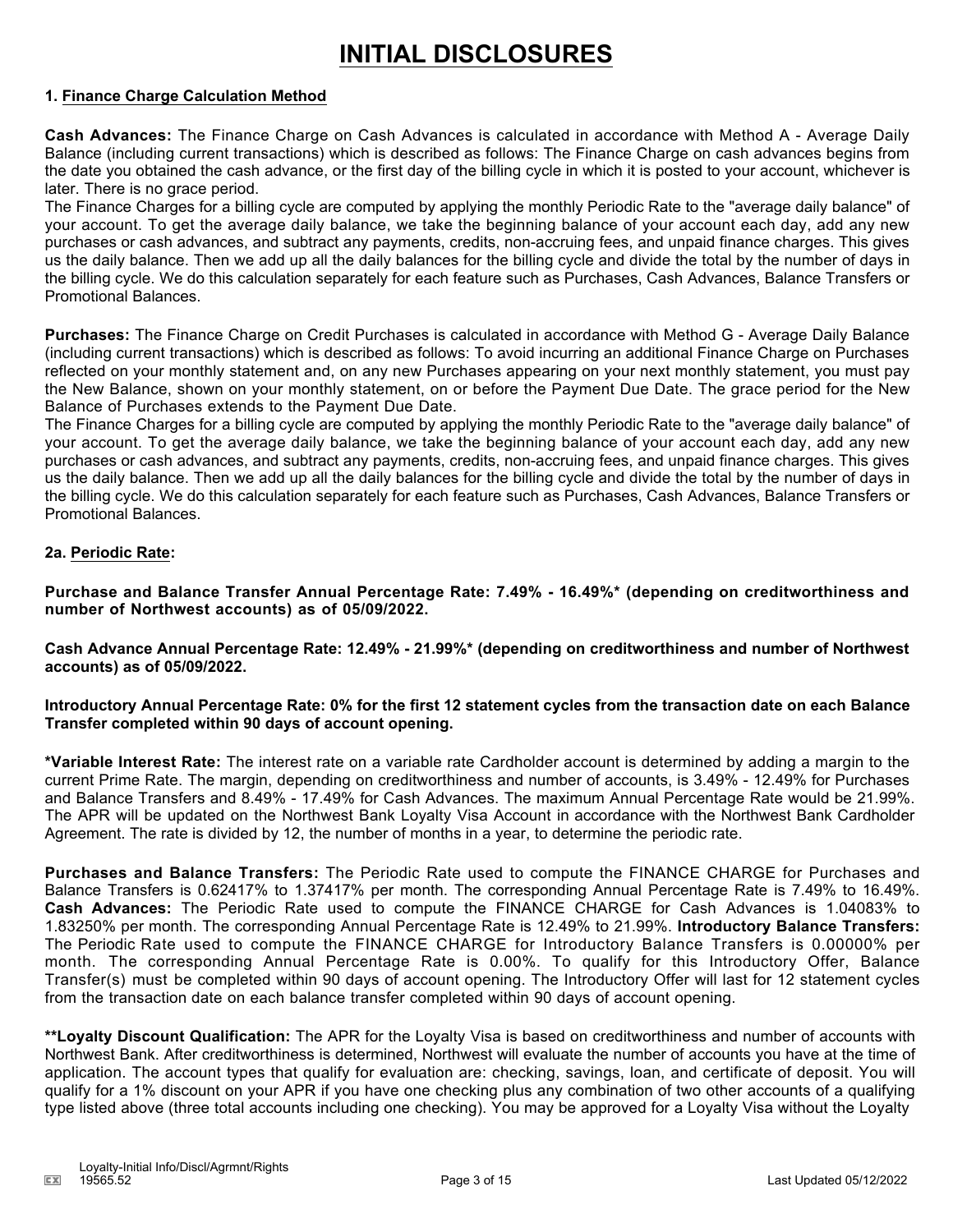Discount. You must qualify for the Loyalty Discount to receive the lowest APR for this credit card: 7.49% for Purchases and Balance Transfers; 12.49% for Cash Advances. Loyalty Discount has no impact on the Promotional Offer for Balance **Transfers** 

## **2b. Non-Standard Default Interest Rate**

An account is considered in default should you fail to comply with any of the terms of this Agreement. In the event of bankruptcy, insolvency, incompetency, fraud or any other default event listed in the Agreement, we may close your account and if your payment becomes 60 days late in part or in full, we may raise your interest rate on all balances, including those qualified for the Introductory Offer, to the legal maximum allowed. **The maximum Annual Percentage Rate would be 21.99%.** Your former interest rate will be reinstated if your total minimum monthly payment is paid on time for six (6) consecutive months.

#### **3. Minimum Periodic Payment**

You may pay your total outstanding balance at any time. Each billing cycle, you must pay at least the Total Minimum Payment Due shown on your monthly statement by its Payment Due Date. The Total Minimum Payment Due will always equal at least \$25.00. Subject to this limitation, your Total Minimum Payment Due is calculated as the sum of the following, rounded up to the nearest dollar: (1) 2.0% of the New Balance (2) any Over Limit Amount (3) any Past Due Amount. The Total Minimum Payment Due will not be greater than your New Balance Total. If a payment is credited to your account but is returned unpaid in a later billing cycle, we will recalculate the Total Minimum Payment Due for the billing cycle in which the payment was originally credited.

#### **4. Other Charges:**

**Returned Payment Fee:** If any check or other instrument given for payment on the Card account is dishonored for any reason, a processing fee of up to **\$25.00** may be imposed.

**Stop Payment Fee:** A fee of up to **\$25.00** will be charged to your account for any request to stop payment on a check issued against your account.

**Copy Charge:** A request for a copy of any of your account records will result in a fee of **\$3.00** per copy being assessed against your account unless it is a disputed item.

**Research Fee:** A fee of **\$25.00** per hour will be assessed for time spent in researching something requested on your account. The minimum Research Fee assessed will be **\$25.00.**

**Telephone Transfer Fee:** Telephone payments made with a customer service representative will incur a fee of **\$10.00.**

**Express Mail Fee:** Requests for a rush delivery of cards will incur a fee of **\$35.00** for express delivery service. Cards sent express mail will be received within one to two business days. This fee will be added to your account balance.

**International Service (ISA) Fee:** An ISA fee of **1%** of the transaction amount may be assessed on all international transactions. A third party processor retains this **1%** as compensation for performing the currency conversion service. The currency conversion rate in effect on the processing date may differ from the rate in effect on the transaction date or posting date.

#### **5. Security Interests**

If you have executed a written agreement granting a security interest in a deposit account (savings or certificate of deposit) or other funds held by issuer to secure your obligations under this credit card plan, such accounts and/or funds are additional security for your obligations to issuer arising from the use of your Card.

#### **6. Billing Errors/Cardholder's Rights**

See separate statement enclosed entitled "Your Billing Rights" for important information regarding your rights to dispute billing errors.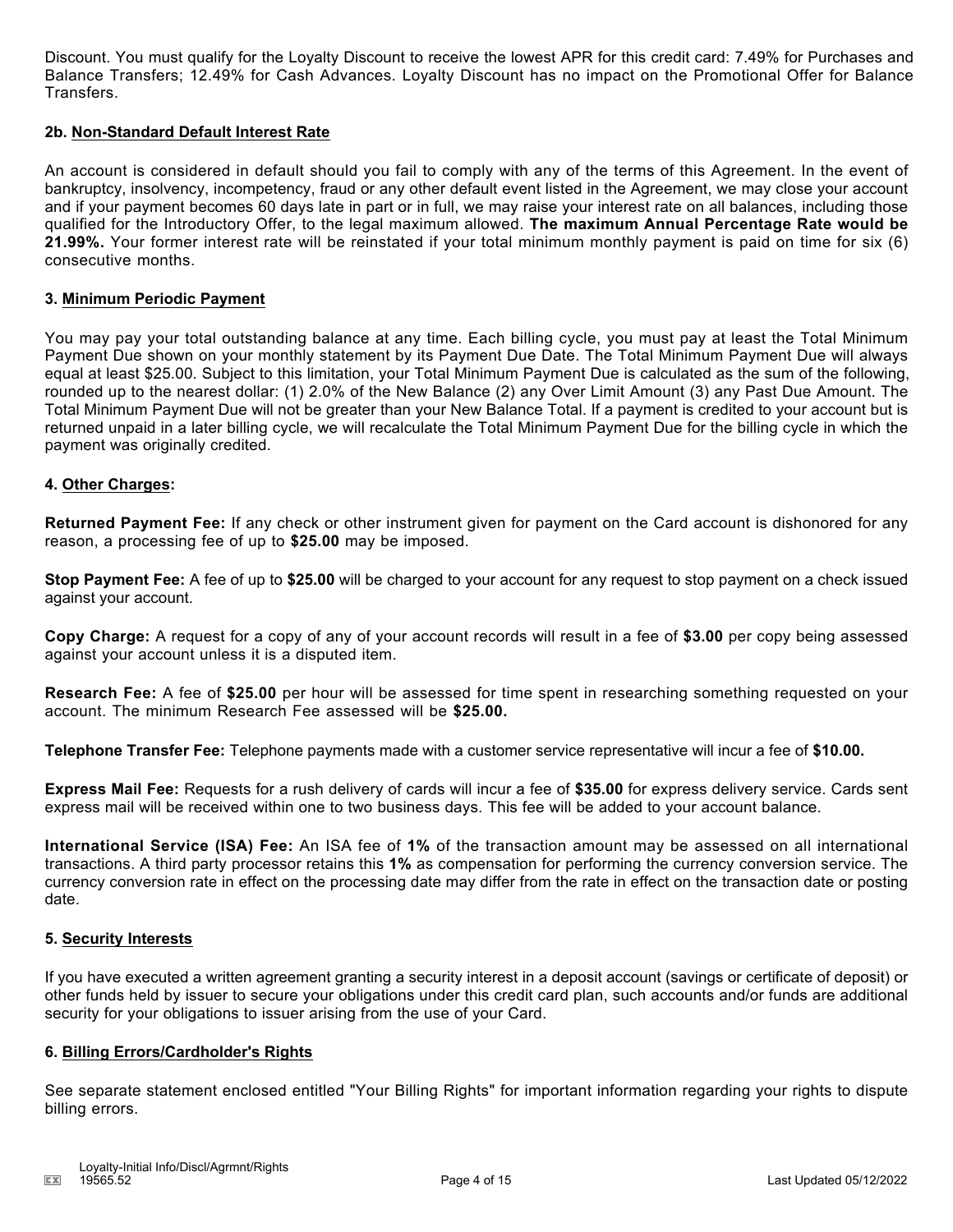## **7. Military Lending Act**

Federal law provides important protections to members of the Armed Forces and their dependents relating to extensions of consumer credit. In general, the cost of consumer credit to a member of the Armed Forces and his or her dependent may not exceed an annual percentage rate of 36 percent. This rate must include, as applicable to the credit transaction or account: the costs associated with credit insurance premiums; fees for ancillary products sold in connection with the credit transaction; any application fee charged (other than certain application fees for specified credit transactions or accounts); and any participation fee charged (other than certain participation fees for a credit card account).

If you wish to be provided an oral disclosure, this may be obtained by contacting us, toll free, at: (888) 784-6313.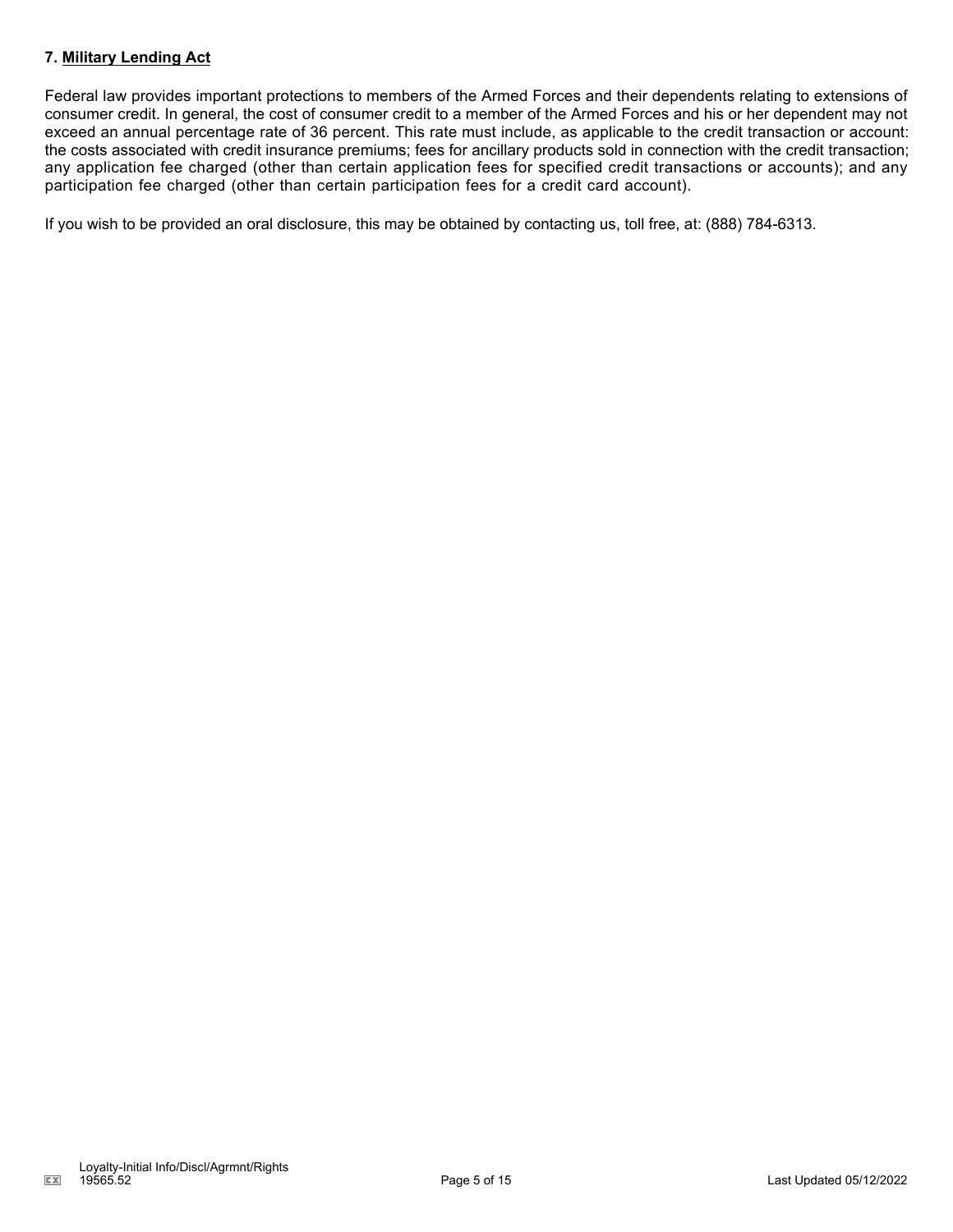# **Northwest Bank Cardholder Agreement**

### **SECTION 1: INTRODUCTORY CONTRACT PROVISIONS**

Your Contract: This document, and any future changes to it, is your contract with us and will govern your "Account". We will refer to this document as your "Cardholder Agreement" or "Agreement." It consists of this document, "Initial Disclosures" (which will be received with your card carrier) and other documents that we may refer to as part of this Agreement. These terms also include any changes we may make to this document from time to time. By activating and/or using your credit card account, you agree to all terms and conditions contained herein, as well as changes that may be made from time to time.

**Parties to Agreement:** "We," "us," and "our" refer to Northwest Bank. "You," "your," and "yours" refer to any person (a) whose name appears on a Card or Statement or who uses this Account, or (b) who otherwise agrees to be liable on the Account.

**Changes in Terms:** *We reserve the right to amend this Agreement at any time, by adding, deleting, or changing provisions of this Agreement.* All amendments will comply with the applicable notice requirements of federal and state law that are in effect at that time.

#### *The reasons we may amend this Agreement include the following:*

- 1. Changes in regulation or legislation, or a change in the interpretation of a regulation or legislation.
- 2. Changes related to your individual credit history, such as: your risk profile, your payment or transaction patterns, balance patterns, the utilization levels of this and other accounts, credit bureau information including the age, history and type of other accounts, and the measure of risk associated with each.
- 3. Changes to overall economic and market trends, product design, and business needs.

If an amendment gives you the opportunity to reject the change, and if you reject the change in the manner provided in such amendment, we may terminate your right to receive credit and may ask you to return all credit devices as a condition of your rejection. We may replace your card with another card at any time.

**Definitions:** In addition to other terms defined throughout the Agreement, the following terms have the meaning indicated in this Section:

| APR                  | means Annual Percentage Rate.                                                                                                                                                                                                                       |
|----------------------|-----------------------------------------------------------------------------------------------------------------------------------------------------------------------------------------------------------------------------------------------------|
| <b>Billing Cycle</b> | means a period of about one (1) month ending on a billing date.                                                                                                                                                                                     |
| Card                 | means a Northwest Bank credit card issued on your Account.                                                                                                                                                                                          |
| Check                | means a check drawn on your Account.                                                                                                                                                                                                                |
|                      | <b>Unauthorized Charge</b> means a transaction made on your Account by a person, other than any one of you, who<br>does not have actual, implied or apparent authority to make such transaction, and from<br>which none of you receive any benefit. |
| <b>Statement</b>     | means an Account billing statement.                                                                                                                                                                                                                 |

# **SECTION 2: USE OF YOUR ACCOUNT**

**Consumer Account:** In addition to any other contractual or legal restrictions, the use of your Account is a Consumer Account and is not permitted to be used for business purposes.

**Legal Transactions and Other Account Limitations:** You may not use this account to make a payment on this or any other credit account with us or our affiliates. You may not use or permit your account to be used to make any illegal transaction. You will only use your account for transactions that are legal where you conduct them. For example, Internet gambling transactions may be illegal in your state. Display of a payment card logo by an online merchant does not mean that an Internet transaction is legal where you conduct it. We may charge your account for such transactions. We will not be liable if you engage in an illegal transaction. We may deny authorization of any transactions identified as Internet gambling. You may not use your account to conduct transactions in any country or territory, or with any individual or entity that is subject to economic sanctions administered and enforced by the U.S. Department of the Treasury's Office of Foreign Assets Control (OFAC). Use of your account in those countries will be blocked.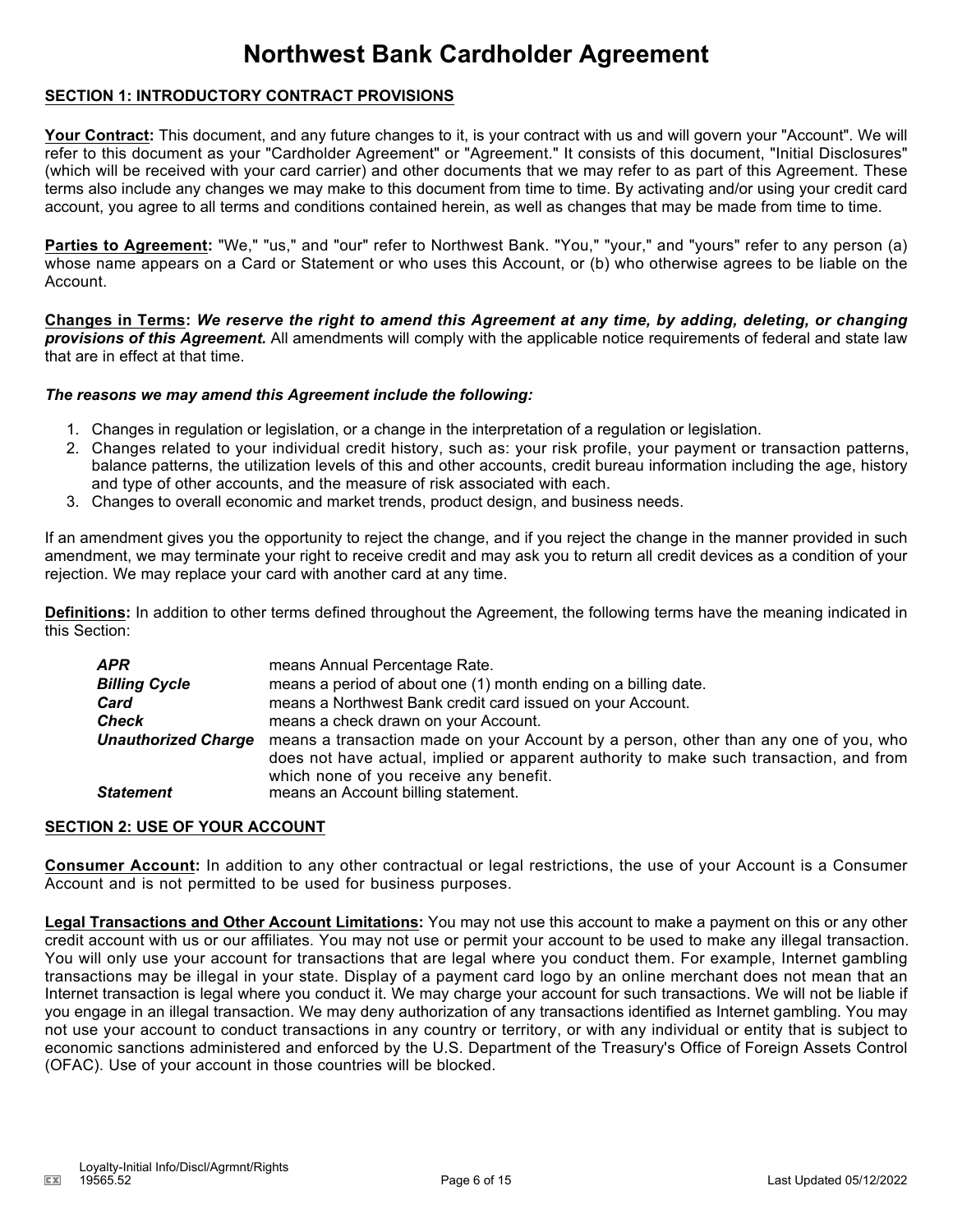**Credit Line and Cash Limit:** Your Account has a credit line "Line" shown on your card carrier or Statement. You will not allow your Account balance to exceed the amount of this Line. We may change your Line or Cash Limit at any time. We may, but are not required to, approve transactions that exceed your available Credit Limit. The entire credit line is not available for Cash Advances. Cash Limits are subject to change at Northwest's discretion. The maximum cash advance amount is limited to 50 percent of the account's credit limit. Cash advances are limited to two transactions per day. Cash advances through ATMs have a daily maximum of \$510 including ATM fees.

**Authorizations:** Some transactions require our prior authorization. We may limit the number of authorizations we give in a day. We may deny authorizations if you are in default (as defined under the Default Section), if we suspect fraudulent activity, or for other reasons. We are not liable for any failure to authorize a transaction. You are liable for any transaction we authorize even if we should not have authorized it because you are or would be in default as a result of the transaction. We are not liable for any retention of your card by us, any other financial institution, or any provider of goods or services.

**Transactions with Merchants Return Policy:** If a merchant discloses a policy such as "no returns", "no refund", "no return or credit without receipt", "as is", "store credit only", or "all sales final", you will be bound by that policy when you use your Account to buy goods or services from that merchant.

**Recurring Transactions:** Recurring preauthorized transactions occur when you authorize a merchant to automatically initiate a transaction using your account on a recurring basis. If you authorize a merchant to charge your Account for repeat transactions without your Card, you must notify the merchant when you want to discontinue the repeat transactions or if your Account is closed or if you are issued a new Account number. If we issue a new credit card with a different number or expiration date to you, we may (but are not obligated to) provide your new card number and expiration date to a merchant with whom you have set up a recurring preauthorized transaction in order to continue your recurring preauthorized transactions. Some merchants use the Visa Account Updater Service that allows them to automatically receive a new credit card number associated with your Account. Not all merchants subscribe to this service. You may opt-out of the Visa Account Updater Service by contacting the Northwest Customer Service Department at (877) 672-5678. Opt-out of the Visa Account Updater Service does not preclude Northwest from providing new Account or credit card numbers to merchants by other means.

**Use of Your Credit Card Account with a Mobile Phone or Other Mobile Device:** Smart phones, some tablets or other mobile devices "mobile device" can download, store, and/or access account information, for instance through a mobile wallet, that may enable you to use the mobile device to purchase goods or services, make a balance transfer, or make a cash advance.

In certain instances, those transactions will replicate using your card to make a transaction on the internet with your computer. In other instances, the phone or mobile device will act as if it were a credit card itself. Applications that enable your mobile device will have unique terms governing those applications. Read them carefully. Transactions made through those applications are governed by this Agreement.

When your credit card Account information is accessible by your mobile device, it is important that you treat your mobile device with the same care you would your credit card. For example, you should secure your mobile device against unauthorized access. Keep in mind, if you give someone your phone, or other mobile device, that can be the same as giving that person your credit card.

**Transactions Made in Foreign Currencies:** If you make a transaction in a foreign currency (including, for example, online purchases from foreign merchants), the transaction will be converted by Visa International into a U.S. dollar amount in accordance with the operating regulations or conversion procedures in effect at the time the transaction is processed. Currently, those regulations and procedures provide that the currency conversion rate to be used is either (1) a wholesale market rate or (2) a government-mandated rate in effect one day prior to the processing date. The currency conversion rate in effect on the processing date may differ from the rate in effect on the transaction date or posting date. Transactions made in foreign currencies may be subject to an International Transaction Fee.

#### **SECTION 3: TYPES OF TRANSACTIONS**

You may obtain credit in the form of **Purchases**, **Balance Transfers**, and **Cash Advances**, by using cards, access checks, an account number, or other credit devices. Cards are all the credit cards we issue to you and to any other person with authorization for use on this account pursuant to this Cardholder Agreement. An access check is a check we provide to you to obtain credit on this account. All access checks include an expiration date printed at the top. We will honor access checks received for payment before the expiration date printed on the check, provided your account is open and in good standing, with available credit. Access checks without a printed expiration date will not be honored. You must sign your card before using it to help protect your Account from unauthorized use. However, your liability under Section 6 does not depend on whether you sign your card.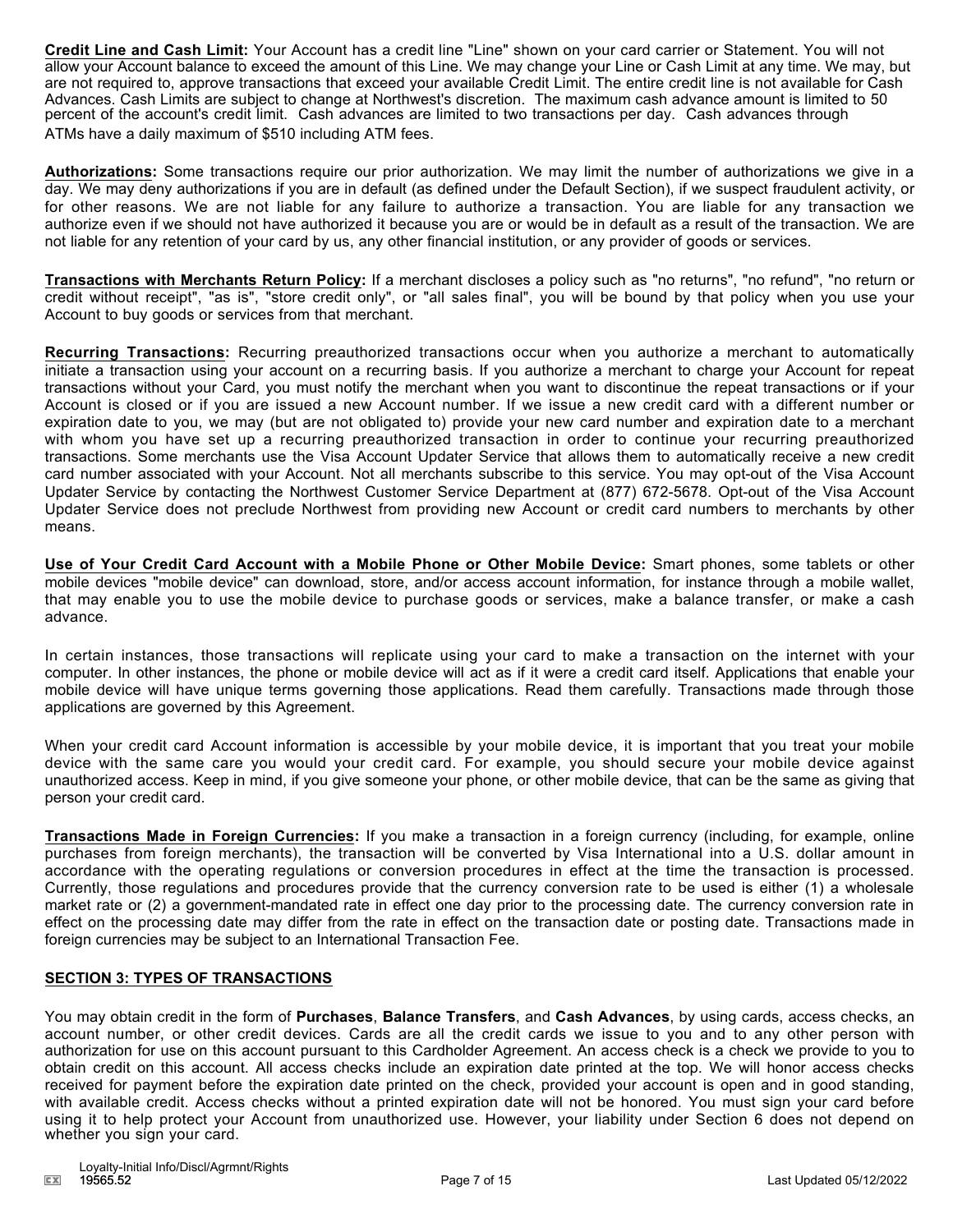**Purchases:** A purchase is use of your card or account number (including online, by phone, or through the use of an enabled mobile device) to:

- 1. buy or lease goods or services;
- 2. buy wire transfers from a non-financial institution "Wire Transfer Purchase";
- 3. make a transaction that is not otherwise a Cash Advance.

Purchases include Account Fees, as well as Transaction Fees and adjustments associated with any Purchase. This Agreement does not grant us a security interest in Purchases you charge to your Account.

**Balance Transfers:** A balance transfer is a transfer of funds to another creditor initiated by us at your request. A Balance Transfer does not include a transaction that is otherwise a Cash Advance. Balance Transfers include Transaction Fees and adjustments associated with any Balance Transfer.

**Cash Advances:** A cash advance is the use of your account for a loan in the following ways:

- 1. **Check Cash Advance:** by an access check "Check" you sign as drawer.
	- a. We may reject and return unpaid a Check you write because:
		- i. Your available Line or Cash Limit has been or would be exceeded by paying the Check at the time it is presented to us;
		- ii. The date of your Check has passed the expiration date or is more than six (6) months old;
		- iii. Your Check is post-dated. If a post-dated Check is paid, resulting in another Check being returned or not paid, we are not responsible;
		- iv. Your Account is blocked, closed or suspended;
		- v. Your Account is not activated;
		- vi. You are in default or would be if we paid the Check;
		- vii. Your signature or the payee's name or endorsement is missing on the Check; or
		- viii. The Check appears altered.
- 2. **Bank Cash Advance:** by loans accessed in the following manner:
	- a. **ATM Cash Advance:** at an automated teller machine;
	- b. **Over the Counter "OTC" Cash Advance:** at any financial institution (i.e., to obtain cash, money orders, wire transfers, or travelers checks), or at any non-financial institution (i.e., to obtain cash);
- 3. **Overdraft Protection:** by funds transfer to cover an overdraft on a deposit account which you have enrolled in this service.
	- a. We may choose not to cover an overdraft because:
		- i. Your available Line or Cash Limit has been or would be exceeded by the transfer of funds at the time the account is overdrafted;
		- ii. Your Account is blocked, closed or suspended;
		- iii. Your Account is not activated; or
		- iv. You are in default or would be if we completed the transfer of funds.

Cash Advances include Transaction Fees and adjustments associated with any Cash Advance.

All Bank Cash Advances are subject to the Credit Line. For more information on credit lines, please refer to the section titled *Credit Line and Cash Limit* within this Agreement.

# **SECTION 4: FINANCE CHARGES**

**Grace Period:** We do not charge any periodic Finance Charges on your new Purchases if:

- 1. You pay your New Balance in full by your Payment Due Date; or
- 2. Your previous New Balance was zero or a credit balance.

There is no grace period for Cash Advances and Balance Transfers.

**Paying Interest:** Your due date is at least 25 days after the close of each billing cycle. We will not charge you any interest on purchases if you pay your entire balance by the due date each month. We will begin charging interest on cash advances and balance transfers on the transaction date.

**Billing Cycle:** A billing cycle is a time period that ends on a Statement Closing Date "Closing Date" determined by us and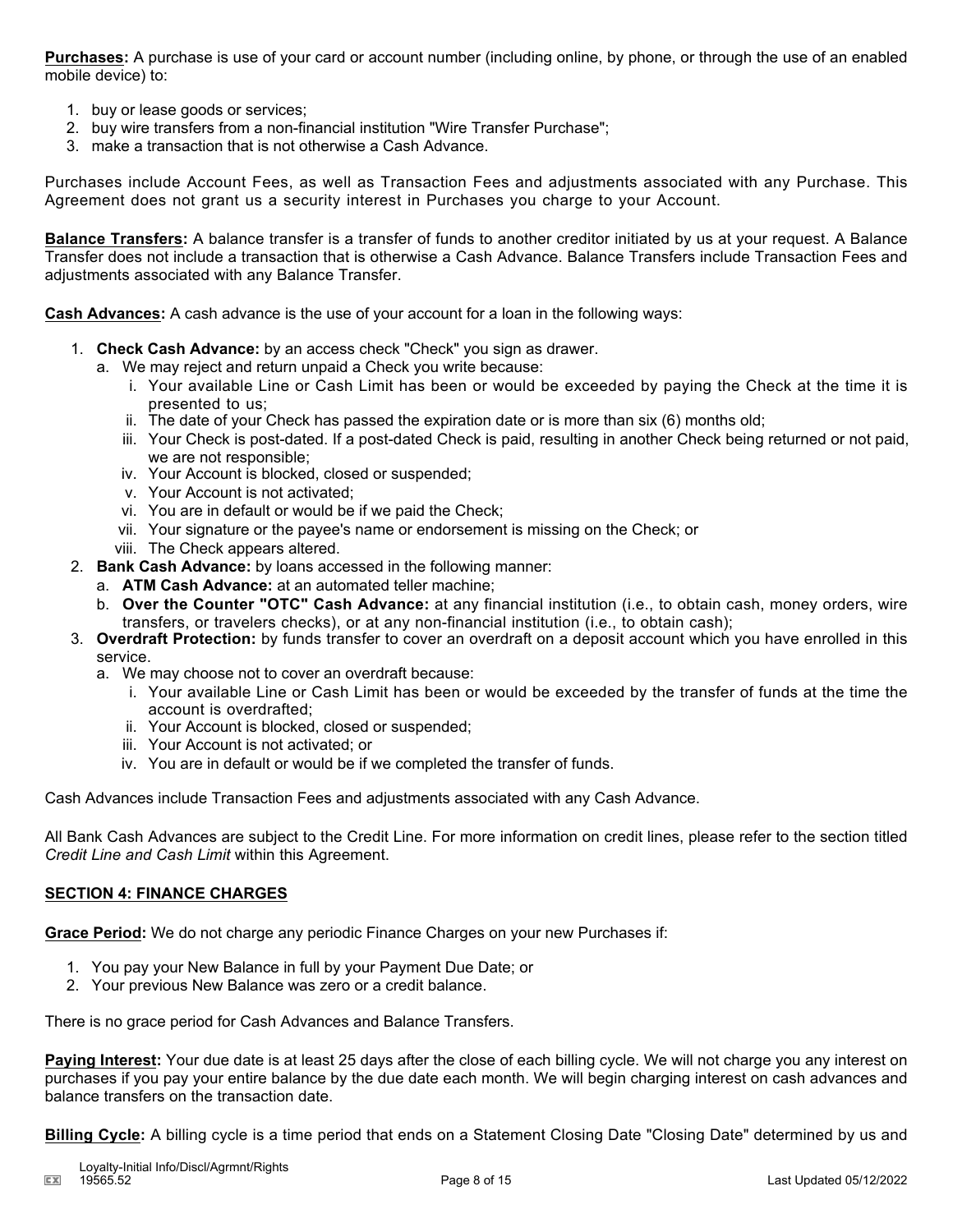begins on the day after the Closing Date of the previous billing cycle. Each monthly statement reflects a single billing cycle.

**Calculation and Billing of Interest Charges:** The Interest Charges for a billing cycle are computed by applying the Periodic Rate to the "average daily balance" of your account. To get the average daily balance, we take the beginning balance of your account each day, add any new purchases or cash advances, and subtract any payments, credits, non-accruing fees and unpaid interest charges. This gives us the daily balance. Then we add up all the daily balances for the billing cycle and divide the total by the number of days in the cycle. We do this calculation separately for each feature such as Purchases, Cash Advances, Balance Transfers or Promotional Balances.

**Periodic Rates and Annual Percentage Rates:** The Periodic Rates and the corresponding Annual Percentage Rates for your Account are listed on your Initial Disclosures. The Periodic Rate is the corresponding Annual Percentage Rate divided by twelve (12), rounded to the next highest hundred-thousandth of a percentage point.

**Variable Rate Information:** If you have a variable rate account, the variable rates listed in your Initial Disclosures are determined by adding a Margin listed in your Initial Disclosures to an Index. The Index is the prime rate published in the Money Rates Section of *The Wall Street Journal* in effect on the tenth day of each calendar month "the Index Date(s)". The variable Periodic Rates and corresponding Annual Percentage Rates will increase if the Index increases or decrease if the Index decreases. The changes to these variable rates will become effective on the first day of the calendar month following an index change published before the 10th day of the previous month. An index change published after the 10th of the month will change on the first day of the month after the next calendar month. An increase to your periodic Rate and corresponding Annual Percentage Rate will increase the amount of Finance Charges on your Account and may increase your Minimum Payment Due.

**Fixed Rate Information:** If you have a fixed rate account, the periodic rate used to compute the finance charge for Credit Purchases and Cash Advances and the corresponding "Annual Percentage Rate" are outlined in your Initial Disclosures.

**Changes in Rates:** Your APR may be reviewed from time to time and we may, at any time, choose to modify your rate. If we modify your rate, we will provide you with written notice at least forty-five (45) days in advance. Any changes in these terms, including, changes in the Annual Percentage Rate and the periodic rate shall be effective with respect to any balances then outstanding as well as to future Credit Purchases and Cash Advances.

**Promotional Rates and Fees:** Promotional or Introductory Offers are temporary APRs "Promotional or Introductory Rates" or transaction fees "Promotional or Introductory Fees" that are offered on certain qualifying new transactions for a specified period of time. Each Offer will appear on your credit card statement after the first qualified new transaction for that Offer. If you revolve your balance to take advantage of a Promotional or Introductory Offer, all transactions and balances, including purchases, will be charged interest.

**Rates for Protected Balances:** When an interest rate change for new transactions is applied to your account, any existing balances of that type will be identified as Protected Balances on your statement. These Protected Balances generally are kept at their current APR until the balances are paid in full.

**Minimum Purchase Finance Charge:** Whenever the Purchase balance is subject to a periodic Finance Charge, we will charge the greater of that periodic Finance Charge or the Minimum Finance Charge for Purchases shown in your Initial **Disclosures** 

**Cash Advance and Balance Transfer Fees:** For each Cash Advance, we will charge the Cash Advance Fees shown on your Initial Disclosures, rounded to the next highest cent, and add the fee to the Cash Advance balance on the transaction date. Balance Transfers and Promotional Balances will also incur these Cash Advance Fees unless we state otherwise in our offer.

# **SECTION 5: FEES AND OTHER CHARGES**

We may charge the following fees and other charges on your account. These fees may or may not be applicable. See your Initial Disclosures for specific fee amounts for your account.

- 1. **Balance Transfer Fee:** A Balance Transfer Fee will be assessed for each creditor that we pay off with this account.
- 2. **Annual Fee:** If an Annual Fee applies to your Account, it will be assessed each year in the month of account opening.

If this fee applies to your account, it will be assessed if your account is open or if you maintain a balance, whether or not you have active charging privileges.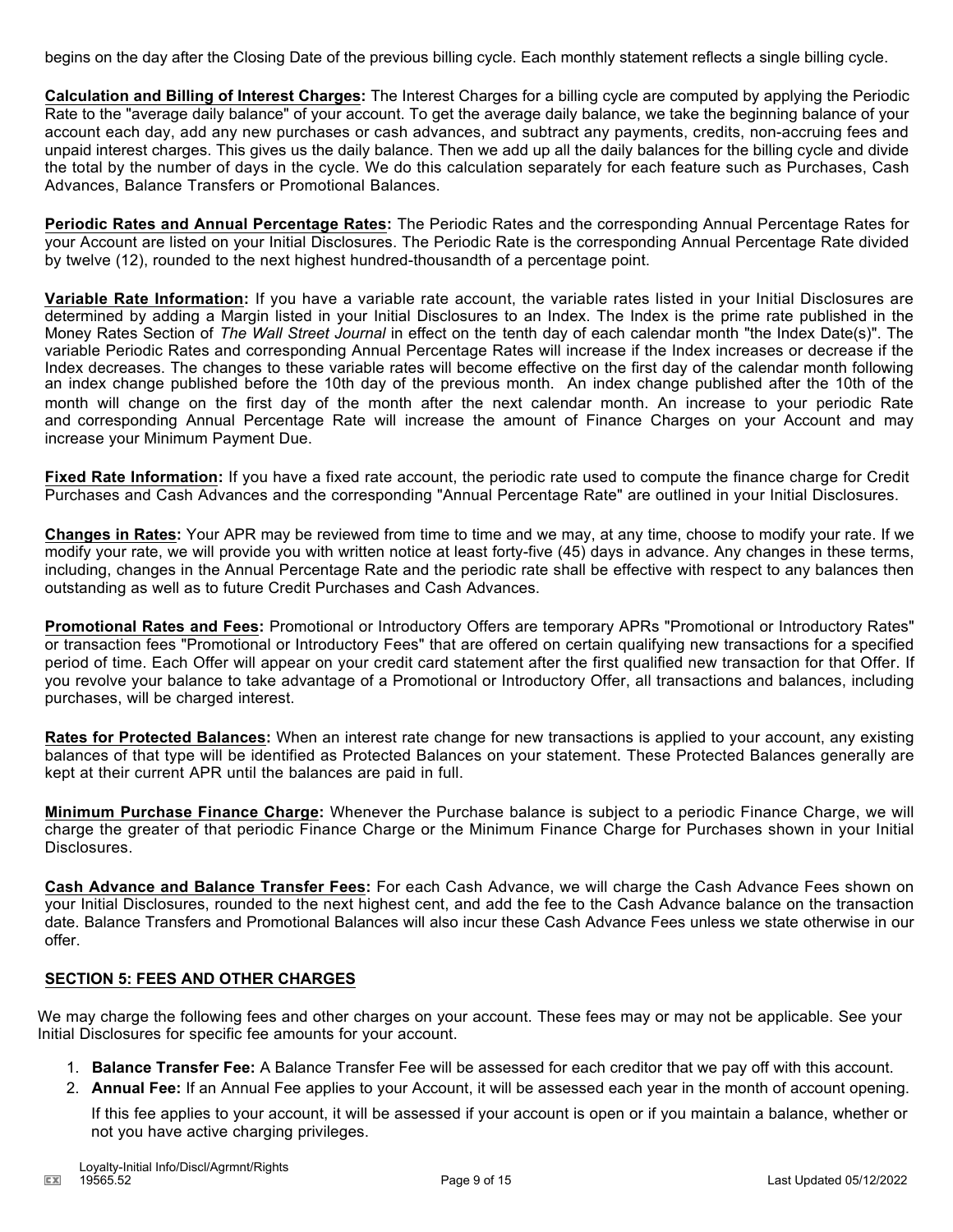- 3. **Late Fee:** A Late Fee will be assessed if the Total Minimum Payment Due shown on your monthly statement is not received by us on or before its Payment Due Date. The Late Fee will not exceed the Total Minimum Payment Due immediately prior to assessment of the fee.
- 4. **Over limit Fee:** Each time you attempt to make a charge which results in your outstanding balance (including pending authorizations) exceeding your credit line, Northwest Bank may choose to approve or deny the transaction at our own discretion. An Over Limit fee may apply if these transactions are approved. The Over Limit Fee will not exceed the Total Minimum Payment Due immediately prior to assessment of the fee.
- 5. **Returned Payment Fee:** A Returned Payment Fee will be assessed for any payment on your Account that is returned unpaid. The Returned Payment Fee will not exceed the Total Minimum Payment Due immediately prior to assessment of the fee, and will never exceed the amount of the payment being returned.
- 6. **Stop Payment Fee:** A Stop Payment Fee will be assessed for any request made to stop payment on a Check unless we have posted the Check to your Account before your request.
- 7. **Copy Charge:** A Copy Charge will be assessed if you request a copy of a Statement, sales draft, Check, or other record of your Account, other than a request related to a billing dispute you may assert against us, pursuant to applicable law.
- 8. **Research Fee:** A Research Fee will be assessed for our time researching something requested on your Account, other than for a billing dispute you may assert against us, pursuant to applicable law.
- 9. **Telephone Transfer Fee:** A Telephone Transfer Fee will be assessed for Telephone Payments processed by a Customer Service Representative.
- 10. **Express Mail Fee:** An Express Mail Fee will be assessed if you request rush delivery of a card.

**Fee Amounts:** The amount of applicable Fees on your Account are listed on you Initial Disclosures and added to the Purchase balance of the Account on the date they are assessed.

## **SECTION 6: YOUR LIABILITY**

**Liable Parties:** All persons who initially or subsequently request, are granted, accept, guarantee or use the account are individually and together responsible for any total outstanding balance. You will be liable for the full balance due on the Account whether or not your name appears on the Statement. If you are responsible to pay any total outstanding balance, we may refuse to release you from liability until all of the cards, access checks, and other credit devices outstanding under the account have been returned to us and you repay us the total outstanding balance owed to us under the terms of this Agreement.

**Other Users of the Account:** If you are not a Liable Party and you use this Account, you are liable for each transaction you make on the Account plus any Finance Charges, Other Fees and Charges and expenses provided in this Agreement and related to such transactions. If you are an Authorized User (as defined in Section 8), your liability does not relieve any Liable Party under this Agreement from liability for the Authorized User's transactions until paid.

# **SECTION 7: YOUR PAYMENTS**

**Promise to Pay:** You promise to pay us the amounts of all Transactions on your Account for which you are liable under Section 6 or by law, which includes all Purchases, Balance Transfers, and Cash Advances. You also promise to pay us all the amounts of interest charges, fees, and any other transactions charged to your account.

**Payments to Your Account:** You must pay each month at least the Total Minimum Payment Due shown on your monthly statement by its Payment Due Date. Payments must conform to the requirements set out on that monthly statement; these requirements may vary without prior notice. You may pay the entire amount you owe us at any time. Payments made in any billing cycle that are greater than the Total Minimum Payment Due will not affect your obligation to make the next Total Minimum Payment Due. If you overpay or if there is a credit balance on your account, we will not pay interest on such amounts. We may reject payments that are not drawn in U.S. dollars and those drawn on a financial institution located outside of the United States. If we choose to accept payments made in foreign currency or checks drawn on non-U.S. financial institutions, we may impose service and collection charges. Our determination of service and collection charges will be final. We are not required to accept any payment that we deem to require special handling. Generally, credits to your account, such as those generated by merchants or by person-to-person money transfers, are not treated as payments and will not reduce your Total Minimum Payment Due.

**Total Minimum Payment Due:** You may pay your total outstanding balance at any time. Each billing cycle, you must pay at least the Total Minimum Payment Due shown on your monthly statement by its Payment Due Date. The Total Minimum Payment Due will always equal at least \$25.00. Subject to this limitation, your Total Minimum Payment Due is calculated as the sum of the following, rounded up to the nearest dollar: (1) 2.0% of the New Balance (2) any Over Limit Amount (3) any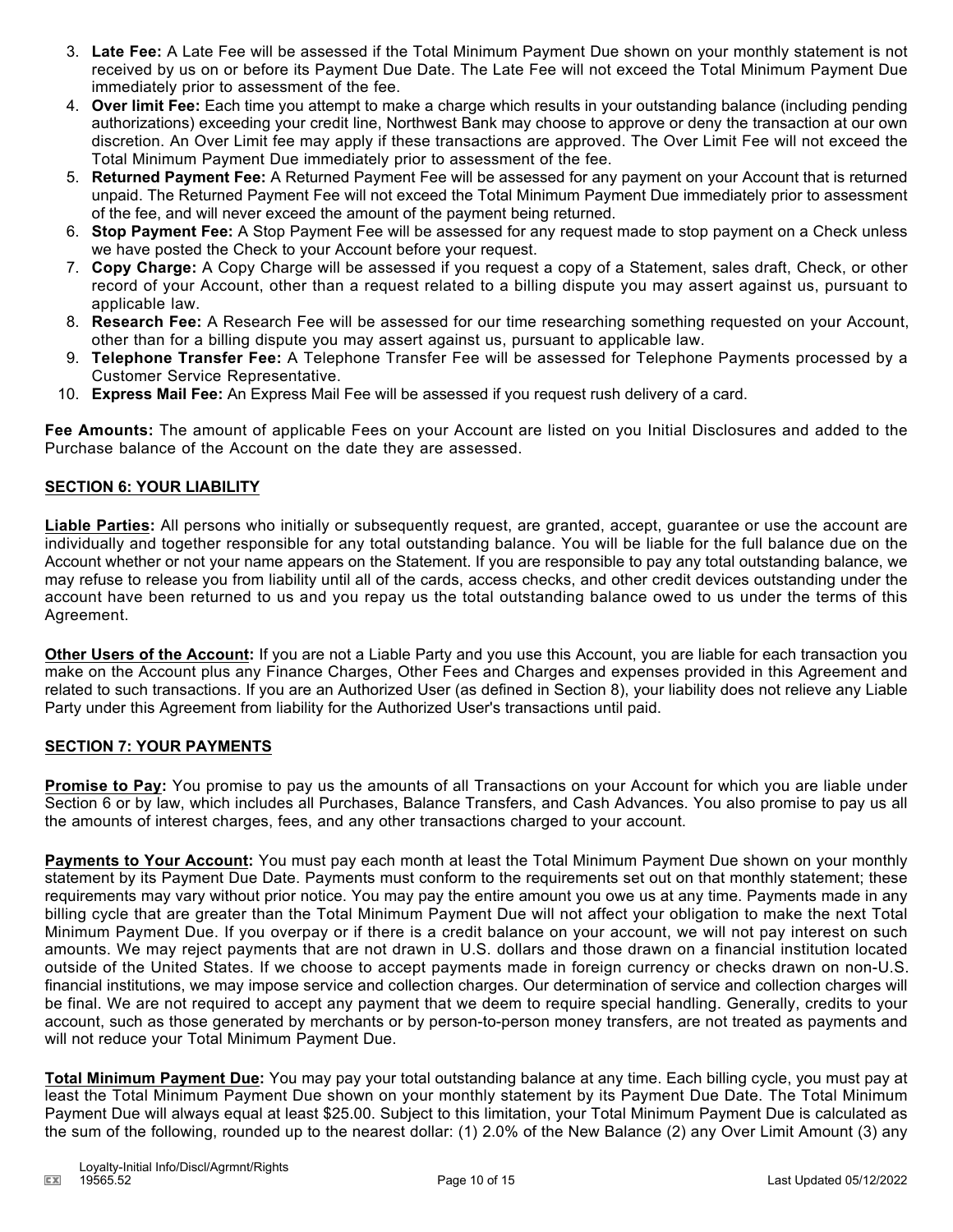Past Due Amount. The Total Minimum Payment Due will not be greater than your New Balance Total. If a payment is credited to your account but is returned unpaid in a later billing cycle, we will recalculate the Total Minimum Payment Due for the billing cycle in which the payment was originally credited.

**When Your Payment Will Be Credited to Your Account:** Payments may be made using various methods. The guidelines for posting your payments are as follows:

## 1. **Payment Sent Via U.S. Mail**

- a. Payments will be posted on the date they are received if they meet all of the following criteria:
	- i. Payment is received by 5 p.m. local time at the address shown on the remittance slip on the front of your monthly statement;
	- ii. Payment is paid with a check drawn in U.S. dollars on a U.S. financial institution or a U.S. dollar money order; and
	- iii. Payment is sent in the return envelope with only the bottom portion of your statement accompanying it.
- b. Payments received after 5 p.m. local time at the remittance address on any day including the Payment Due Date, but that otherwise meet the above requirements, will be posted on the following business day.
- c. Payments that do not meet the above criteria may be delayed up to five days.

# 2. **Payments Made in Any of Our Branch Locations**

- a. The posting date for payments made in any of our branch locations will be the date they are received when they are made prior to closing.
- 3. **Payments Made Online or by Phone**
	- a. Payments made directly on our website or by phone before 5 p.m. will be posted on the date they are made.
	- b. Payments made directly on our website or by phone after 5 p.m. will be posted on the following business day.
- 4. **Payments Made via a Third Party Bill Payer Service**
	- a. Payments made using a third party Bill Payer Service may be received via ACH or physical check. These will be posted accordingly. **NOTE:** That physical checks mailed by a Bill Payer do not meet all of the above criteria for Mail Payments and will be treated as a non-conforming payment.

**ACH Payments:** We process most payment checks electronically. We use the information on your check to create an electronic funds transfer. Each time you send a check, you authorize a one-time electronic funds transfer. You also authorize us to process your check as a check or paper draft, as necessary. Funds may be withdrawn from your account as soon as the same day we receive your payment. You will not receive your cancelled check because we are required to destroy it. We will retain an electronic copy.

**How We Allocate Your Payments:** Payments are allocated to posted balances. If your account has balances with different APRs, we will allocate the amount of your payment equal to the Total Minimum Payment Due to the lowest APR balances first. Payment amounts in excess of your Total Minimum Payment Due will be applied to balances with higher APRs before balances with lower APRs.

**Other Payment Terms:** We can accept late payments, partial payments, or payments with any restrictive writing without losing any of our rights under this Agreement. This means that no payment, including those marked with paid in full or with any other restrictive words, shall operate as an accord and satisfaction without the prior written approval of one of our senior officers. You may not use a postdated check to make a payment. If you do postdate a payment check, we may elect to honor it upon presentment or return it uncredited to the person that presented it, without in either case waiting for the date shown on the check. We are not liable to you for any loss or expense arising out of the action we elect to take.

**Default:** Your Account is in default if you fail to comply with any of the terms of this Agreement including, incompetency, bankruptcy, insolvency, fraud, misrepresentation and in the event of your death. If you are in default, we may close your Account without notice, and you must immediately pay your unpaid balance. To the extent not prohibited by law, if you are in default, you will pay our collection costs, attorney fees (including allocated costs for attorneys who are employed by us), court costs and all other expenses of enforcing our rights under this Agreement.

# **SECTION 8: OTHER IMPORTANT INFORMATION**

**Change of Personal Information:** You will notify us in writing immediately if you change your name, address or home or business telephone number. If you need to do so, please write to: Northwest Bank, Credit Card Programs, PO Box 788, Warren, PA 16365. We may also change your address if so notified by the U.S. Post Office.

**Authorized Users:** If you permit any person to use your card, access checks, account number, or other credit device with the authorization to obtain credit on your account, you will be liable for all transactions made by that person including transactions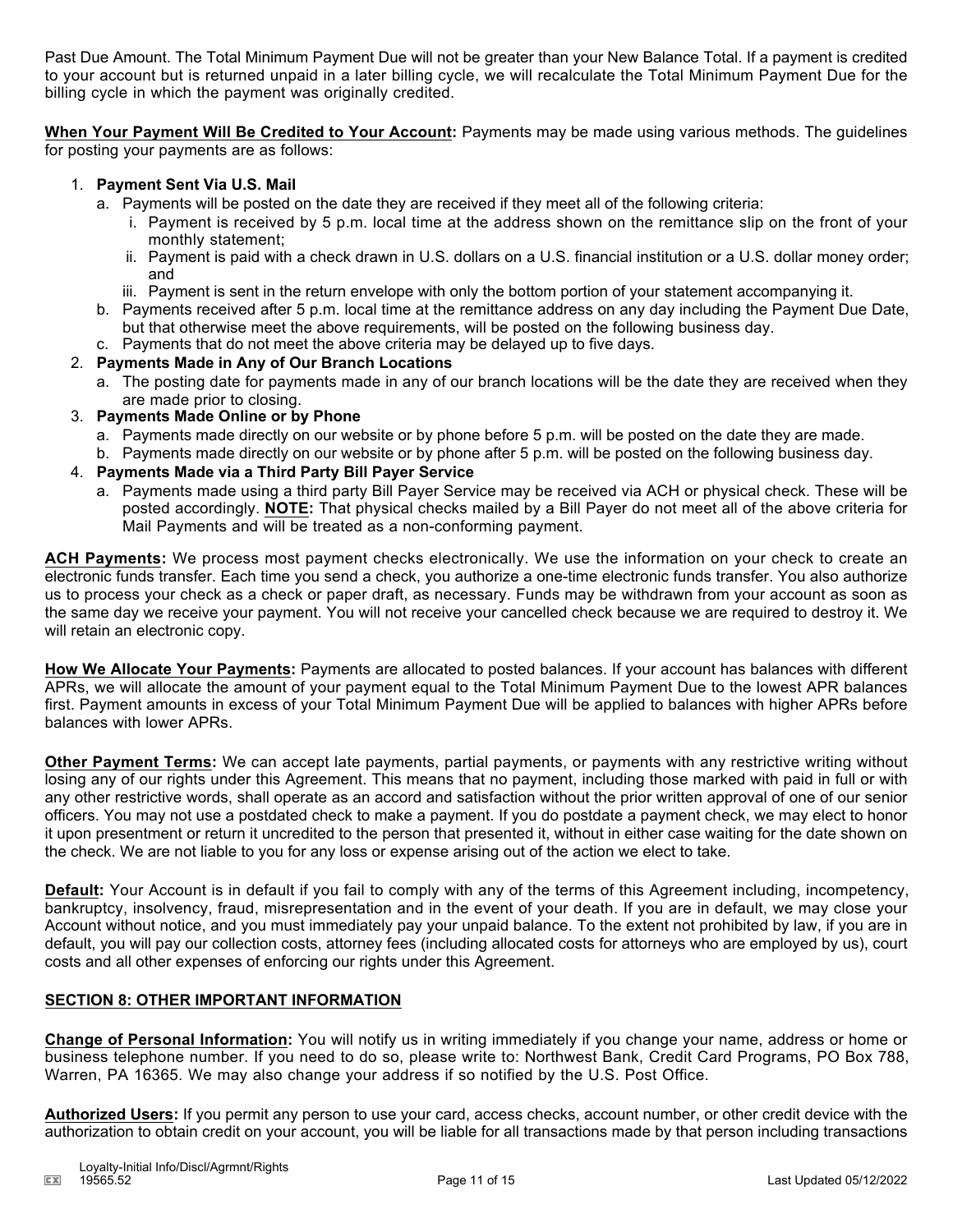for which you may not have intended to be liable, even if the amount of those transactions causes a credit line to be exceeded. Authorized users of this account may have the same access to information about the account and its users as the account holders. We may send account materials (cards, statements and notices) to any liable party, and that person will be responsible for delivering those materials to the other liable parties and authorized users. Notice to any of you will be considered notice to all of you. You may allow authorized users on your account in the following ways: (1) by notifying us that you want someone added to your account as an authorized user; (2) by lending or otherwise intentionally making your card, account number, or credit device accessible to another; or (3) by any other ways in which you would be legally considered to have allowed another to use your account or to be legally prevented from denying that you did so. You must think carefully before you allow anyone to become an authorized user. By doing so, you authorize the person to use your account to the same extent you can, including but not limited to making any Purchases, Balance Transfers, Cash Advances, and allowing others to use your account. Your account does not permit you to limit the nature or amount of authority you give to any authorized user and you will not attempt to do so. An authorized user's authority will continue until you notify us that you are terminating the authority and you physically retrieve the card or other credit device.

**Credit Information:** We may periodically review your credit standing by obtaining information from credit reporting agencies and others concerning your accounts. You will provide updated financial information upon our request. In addition, we may report information about you to credit reporting agencies. You have the right to dispute the accuracy of information we have reported. If you believe we have furnished inaccurate or incomplete information about you or your account to a credit reporting agency, write to us at: Northwest Bank, Credit Card Programs, PO Box 788, Warren, PA 16365. Please include your name, address, Account number, telephone number, social security number and a brief description of the problem. If available, please include a copy of the credit report in question.

**Closing Your Account:** We may suspend or close your account or otherwise terminate your right to use your account. We may do this at any time and for any reason. We may elect to not honor any access check which is written after the expiration date printed on that check. You may close your account at any time by notifying us in writing or by telephone. Your obligations under this Agreement continue even after the account is closed. You must destroy all cards, access checks or other credit devices on the account when the account is closed.

When your account is closed, you must contact anyone authorized to charge transactions to your account, such as internet service providers, health clubs or insurance companies. These transactions may continue to be charged to your account until you change the billing. Also, if we believe you have authorized a transaction or are attempting to use your account after you have requested to close the account, we may allow the transaction to be charged to your account.

**Stopping Payment on Checks:** To stop payment of a check you write against your account, you must call us at the Customer Service number shown on your Statement with all the following information; the exact dollar amount of the Check; the Check number; your Account number; the name of the party to whom the Check was written; and the name of the person who signed the Check. We will stop payment on the Check if we receive your stop payment request by the business day before the day we pay your Check. The date we pay the Check may be before the date it posts to your Account. The stop payment order will remain effective for six (6) months. Any request for a stop payment will be subject to a Stop Payment Fee. You may write us to cancel the order at any time. If you need to do so, please write to: Northwest Bank, Credit Card Programs, PO Box 788, Warren, PA 16365.

**Lost or Stolen Cards and Checks:** If your Card or Checks are lost or stolen, or if you think your Account is being used without your permission, you must notify us immediately by calling the "Lost or Stolen Card" number on your Statement.

**Unauthorized Use of Your Account:** Please notify us immediately of the loss, theft, or possible unauthorized use of your account toll free, at: (888) 999-3359 or (531) 233-6393

**Dispute Assistance:** If you disagree with a transaction on your Statement or have a dispute with a merchant as a result of the transaction, you will provide information or assistance we reasonably request. Otherwise, you will pay us for any resulting loss we have unless we are prohibited by applicable law from holding you liable for our loss.

**Reservations:** When using your Account to make travel or lodging reservations, obtain the merchant's cancellation policy and follow it if you cancel. If you cancel, obtain the merchant's cancellation number that it is required to give you. The merchant may charge you for a cancelled transaction unless you can provide us with the merchant's cancellation number.

**Benefits:** We may offer you certain benefits and services with your account. Any benefits or services are not a part of this Agreement, but are subject to the terms and restrictions outlined in any official documents provided to you from time to time by or on behalf of Northwest Bank. We may adjust, add, or delete benefits and services at any time and without notice to you.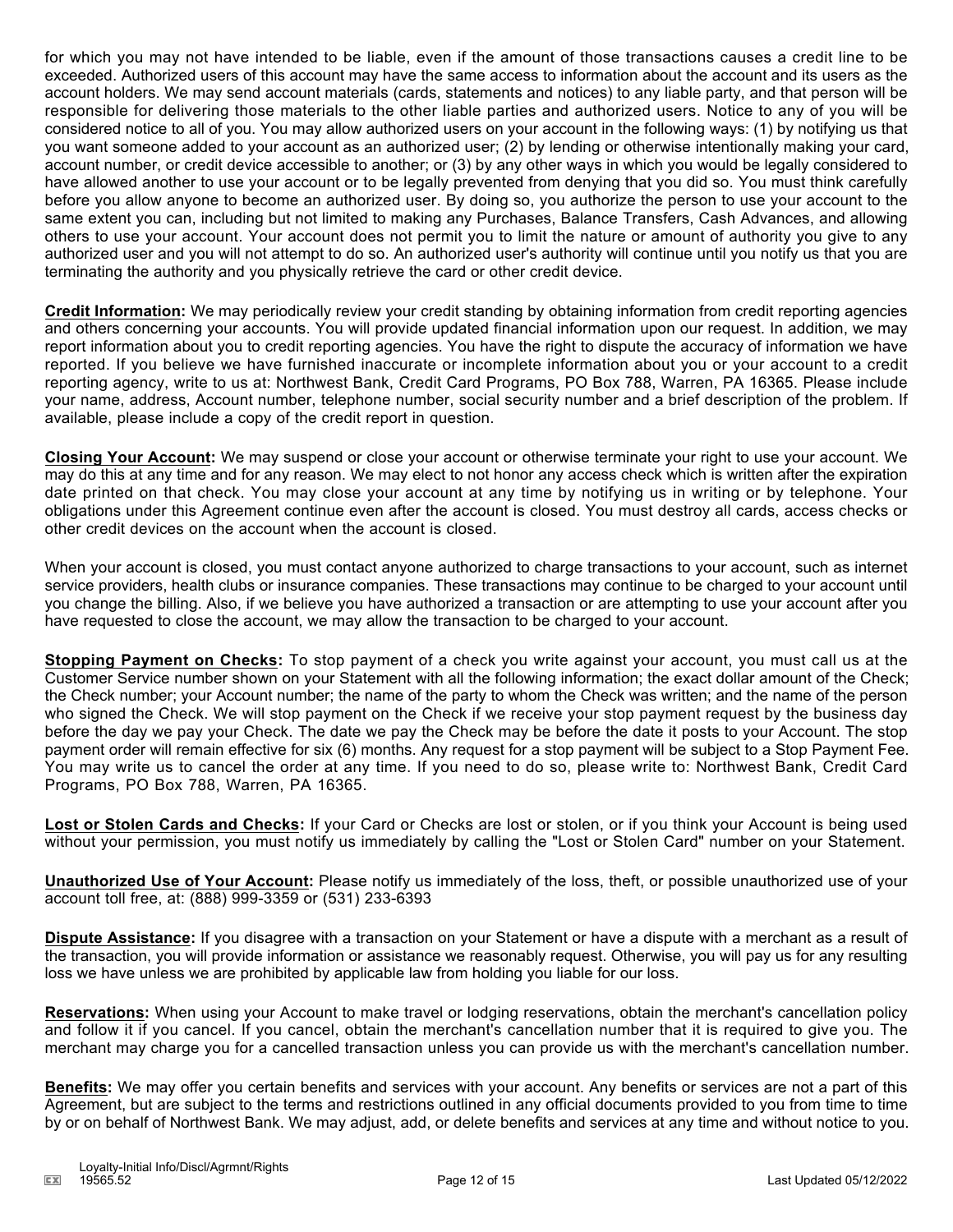**Monitoring and Recording Phone Calls:** You consent to and authorize Northwest Bank, any of its affiliates, or its marketing associates to monitor and/or record any of your telephone conversations with our representatives or the representatives of any of those companies. Where you have provided a cell phone number directly to us, or placed a cell phone call to us, you consent and agree to accept collection calls to your cell phone from us. For any telephone or cell phone calls we place to you, you consent and agree that those calls may be automatically dialed and/or use recorded messages.

**Right to Sell Your Account:** We may at any time, and without notice to you, sell, assign or transfer your account, any amounts due on your account, this Agreement, or our rights or obligations under your account or this Agreement to any person or entity. The person or entity to whom we make any such sale, assignment or transfer shall be entitled to all of our rights and shall assume our obligations under this Agreement, to the extent sold, assigned or transferred.

**Enforceability:** Our failure to exercise any of our rights under this Agreement will not waive any of our rights in the future. If any terms of this Agreement are found to be unenforceable; all other provisions will remain in full force.

# **SECTION 9: REGULATIONS AND GOVERNING LAW**

**Regulation Z Initial Disclosure:** You acknowledge receiving from us your Initial Disclosures required by Truth-in-Lending Regulation Z and agree that terms contained in your Initial Disclosures apply to your use of the card.

**Governing Law: THIS AGREEMENT IS GOVERNED BY APPLICABLE PENNSYLVANIA AND FEDERAL LAW.** This Agreement is made in Pennsylvania and we extend credit to you from Pennsylvania. This Agreement is governed by the laws of the State of Pennsylvania (without regard to its conflict of laws principles) and by any applicable federal laws.

**Ohio Residents:** Ohio anti-discrimination laws require creditors to make credit equally available to all creditworthy customers and that credit reporting agencies maintain separate credit histories on individuals upon request. The Ohio Civil Rights Commission administers these laws.

**New York Residents:** Northwest Bank may obtain at any time your credit reports for any legitimate purpose associated with the account or the application or request for an account including but not limited to reviewing, modifying, renewing and collecting on your account. On your request, you will be informed if such a report was ordered. If so, you will be given the name and address of the consumer-reporting agency furnishing the report. New York residents may contact the New York state department of financial services by telephone at (800) 342-3736 or visit its website www.dfs.ny.gov for free information on comparative credit card rates, fees and grace periods.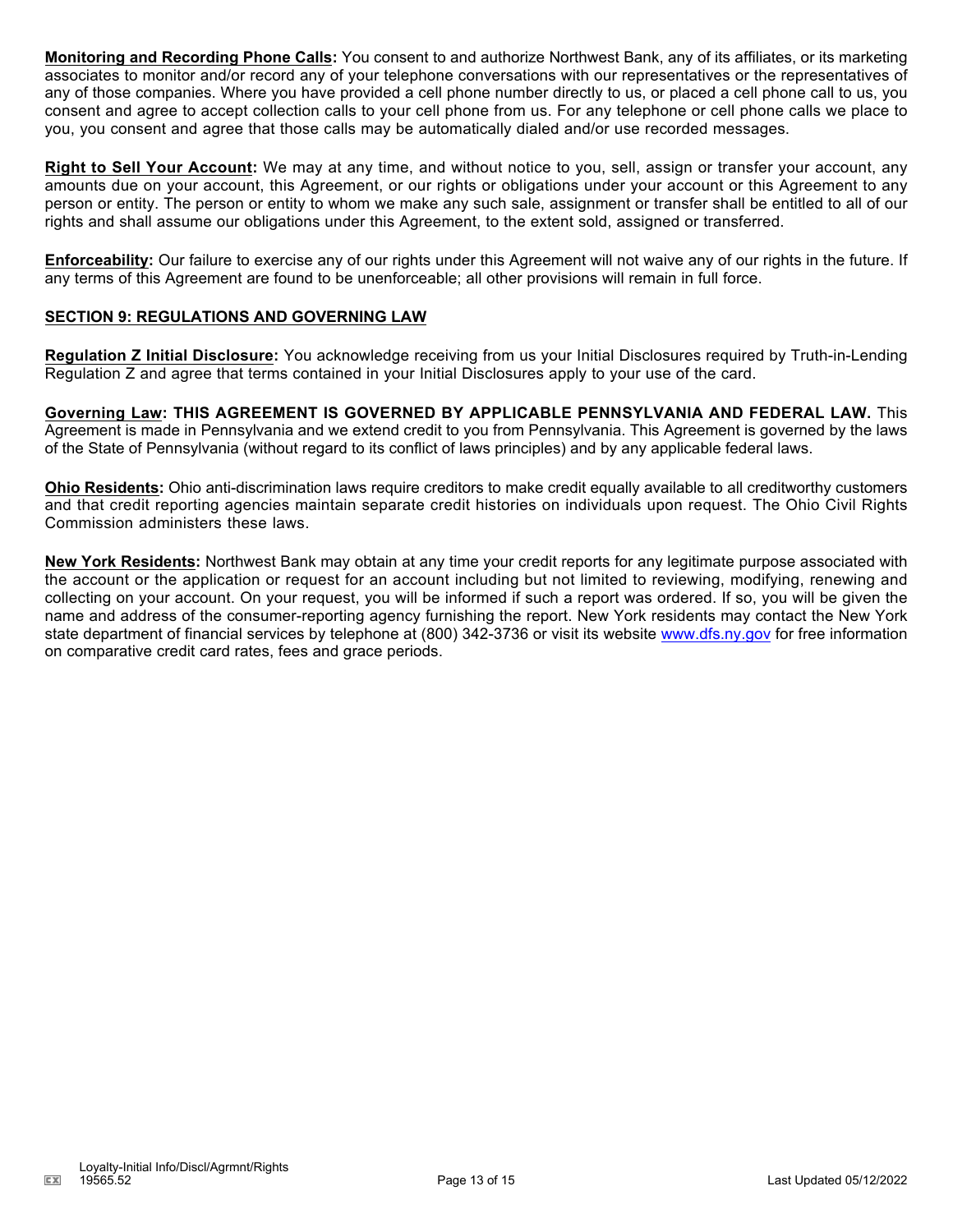# **YOUR BILLING RIGHTS: KEEP THIS DOCUMENT FOR FUTURE USE**

# **This notice tells you about your rights and our responsibilities under the Fair Credit Billing Act.**

## **What To Do If You Find A Mistake On Your Statement**

If you think there is an error on your statement, write to us at: Northwest Bank P.O. Box 2087 Omaha, NE 68103-2087 You may also contact us on the Web: www.northwest.com. Log in to Northwest Internet Banking and go to the credit card portal.

#### **In your letter, give us the following information:**

- Account information: Your name and account number.
- Dollar amount: The dollar amount of the suspected error.
- Description of problem: If you think there is an error on your bill, describe what you believe is wrong and why you believe it is a mistake.

#### **You must contact us:**

- Within 60 days after the error appeared on your statement.
- At least 3 business days before an automated payment is scheduled, if you want to stop payment on the amount you think is wrong.

You must notify us of any potential errors in writing or electronically. You may call us, but if you do we are not required to investigate any potential errors and you may have to pay the amount in question.

#### **What Will Happen After We Receive Your Letter**

#### **When we receive your letter, we must do two things:**

- 1. Within 30 days of receiving your letter, we must tell you that we received your letter. We will also tell you if we have already corrected the error.
- 2. Within 90 days of receiving your letter, we must either correct the error or explain to you why we believe the bill is correct.

#### **While we investigate whether or not there has been an error:**

- We cannot try to collect the amount in question, or report you as delinquent on that amount.
- The charge in question may remain on your statement, and we may continue to charge you interest on that amount.
- While you do not have to pay the amount in question, you are responsible for the remainder of your balance.
- We can apply any unpaid amount against your credit limit.

#### **After we finish our investigation, one of two things will happen:**

- If we made a mistake: You will not have to pay the amount in question or any interest or other fees related to that amount.
- If we do not believe there was a mistake: You will have to pay the amount in question, along with applicable interest and fees. We will send you a statement of the amount you owe and the date payment is due. We may then report you as delinquent if you do not pay the amount we think you owe.

If you receive our explanation but still believe your bill is wrong, you must write to us within 10 days telling us that you still refuse to pay. If you do so, we cannot report you as delinquent without also reporting that you are questioning your bill. We must tell you the name of anyone to whom we reported you as delinquent, and we must let those organizations know when the matter has been settled between us.

If we do not follow all of the rules above, you do not have to pay the first \$50 of the amount you question even if your bill is correct.

#### **Your Rights If You Are Dissatisfied With Your Credit Card Purchases**